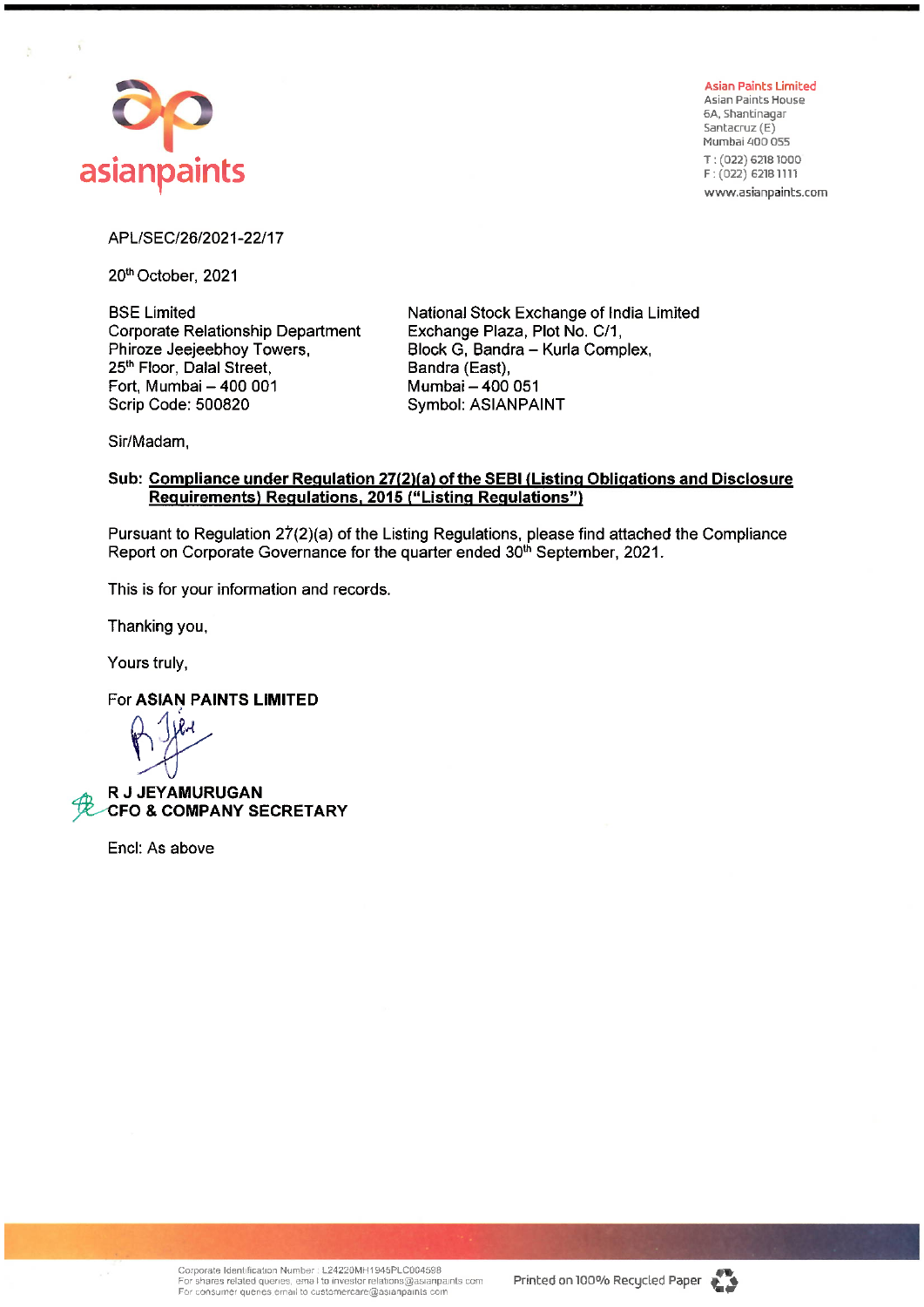**ANNEXURE I** 

|                               |                                | I. Composition of Board of Directors |                                                                                            |                                                     |                                                                                                                                                                                                   |                                                                     |                             |                       |                         |                                                                                 |                                                                                                           |                                                                                          |                                                                                                                                                                                      |
|-------------------------------|--------------------------------|--------------------------------------|--------------------------------------------------------------------------------------------|-----------------------------------------------------|---------------------------------------------------------------------------------------------------------------------------------------------------------------------------------------------------|---------------------------------------------------------------------|-----------------------------|-----------------------|-------------------------|---------------------------------------------------------------------------------|-----------------------------------------------------------------------------------------------------------|------------------------------------------------------------------------------------------|--------------------------------------------------------------------------------------------------------------------------------------------------------------------------------------|
| <b>Title</b><br>(Mr.)<br>Ms.) | Name of the<br><b>Director</b> | <b>DIN</b>                           | Category<br>(Chairperson<br>/Executive/<br>Non-<br>Executive/<br>independent<br>/ Nominee) | <b>Initial</b><br>Date of<br><b>Appointm</b><br>ent | Whether<br><b>Special</b><br><b>Resolutio</b><br>n passed<br>under<br><b>Regulati</b><br>on<br>17(1A) of<br>the SEBI<br><b>Listing</b><br>Regulati<br>ons? if<br>yes, then<br>date of<br>passing. | Date of<br>Re-<br>appoint<br>ment/<br>retireme<br>nt by<br>rotation | Date of<br><b>Cessation</b> | <b>Tenu</b><br>$re$ * | Date of<br><b>Birth</b> | No. of<br>hip in<br>listed<br>entities<br>this<br>listed<br>entity <sup>#</sup> | No of<br>Directorship in Audit/<br>in listed<br>including including<br>this listed<br>entity <sup>#</sup> | Number of<br>Relationship<br>Committee<br>including this held in listed<br>listed entity | No of post of<br>directors Independent memberships Chairperson in<br>Audit/<br>Stakeholders Stakeholders<br>Relationship<br>Committee<br>entities<br>including this<br>listed entity |
| Mr.                           | Deepak<br>Satwalekar           | DIN: 00009627                        | Chairperson<br>Non-<br>Executive -<br>Independent<br>Director                              | $30 - 05 -$<br>2000                                 | <b>NA</b>                                                                                                                                                                                         | $01 - 04 -$<br>2019                                                 |                             | 87<br>months          | $14 - 11 -$<br>1948     | l3                                                                              | k                                                                                                         | k                                                                                        |                                                                                                                                                                                      |
| Mr.                           | Manish<br>Choksi               | DIN:<br>00026496                     | Vice-<br>Chairperson-<br>Non-<br>Executive<br>Director                                     | $22 - 10 -$<br>2018                                 | <b>NA</b>                                                                                                                                                                                         | 05-08-<br>2020                                                      |                             |                       | 12-09-<br>1967          |                                                                                 | lo.                                                                                                       |                                                                                          |                                                                                                                                                                                      |

## **QUARTERLY COMPLIANCE REPORT ON CORPORATE GOVERNANCE**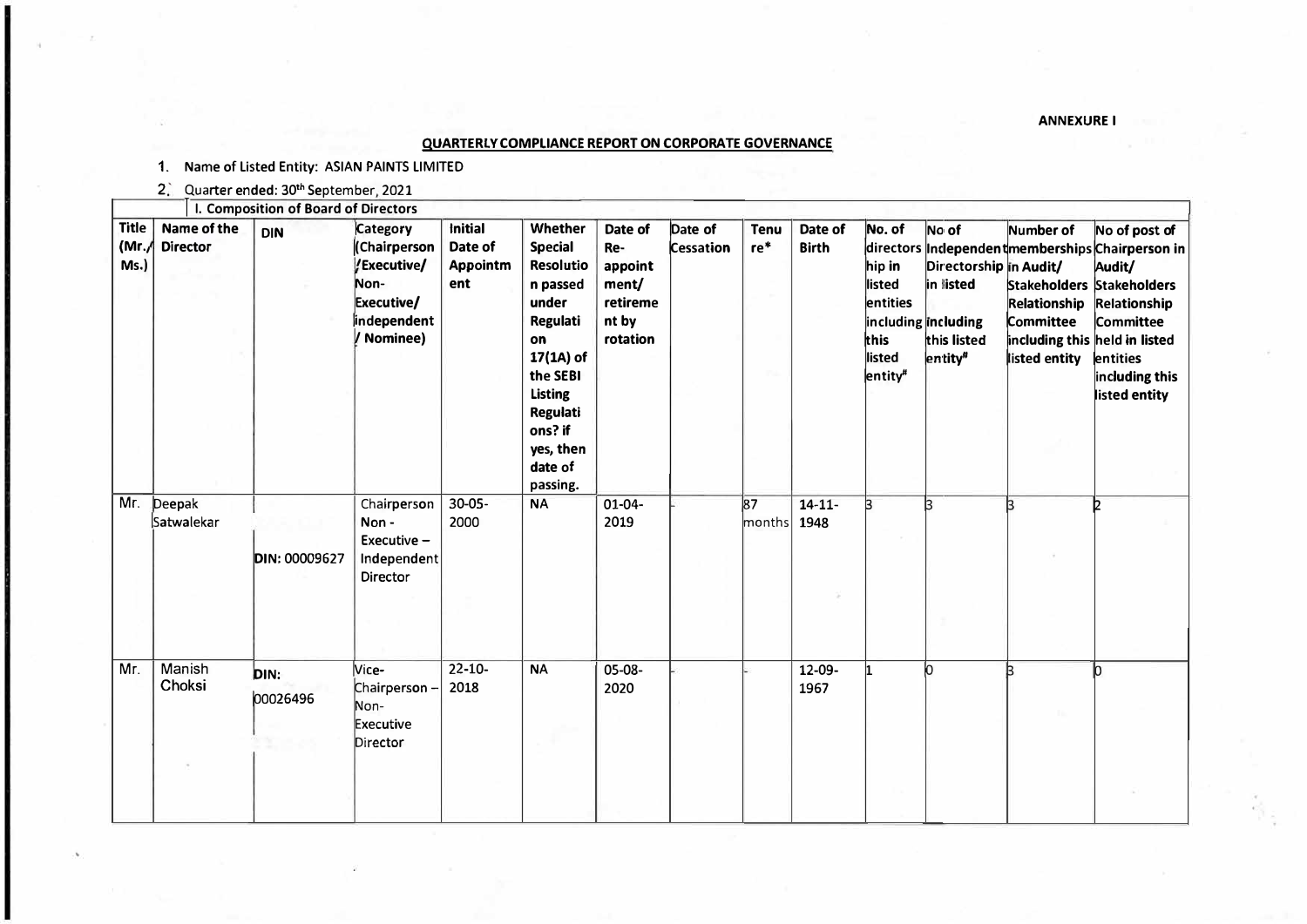| <b>Title</b><br>(Mr.)<br>Ms. | Name of the<br><b>Director</b> | <b>DIN</b>       | Category<br><b>Chairperson</b><br>/Executive/<br>Non-<br>Executive/<br>independent<br>/ Nominee) | Initial<br>Date of<br><b>Appoint</b><br>ment | Whether<br><b>Special</b><br><b>Resolutio</b><br>n passed<br>under<br><b>Regulatio</b><br>n 17(1A)<br>of the<br><b>SEBI</b><br><b>Listing</b><br><b>Regulatio</b><br>ns? if yes,<br>then date<br>of<br>passing. | Date of<br>Re-<br>appointm<br>ent/<br>retiremen<br>t by<br>rotation | Date of<br>Cessatio<br>$\mathbf{r}$ | Tenu<br>re*          | Date of<br><b>Birth</b> | No. of<br>hip in<br>listed<br>entities<br>this<br>listed<br>entity <sup>#</sup> | No of<br>Directorship in Audit/<br>in listed<br>entities<br>including including<br>this listed<br>entity <sup>#</sup> | Number of<br>directors independent memberships<br><b>Stakeholder</b><br>Committee(s)<br>including this<br>listed entity | No of post<br>of<br>Chairperson<br>in Audit/<br><b>Stakeholder</b><br><b>Committee</b><br>held in<br>listed<br>entities<br>including<br>this listed<br>entity |
|------------------------------|--------------------------------|------------------|--------------------------------------------------------------------------------------------------|----------------------------------------------|-----------------------------------------------------------------------------------------------------------------------------------------------------------------------------------------------------------------|---------------------------------------------------------------------|-------------------------------------|----------------------|-------------------------|---------------------------------------------------------------------------------|-----------------------------------------------------------------------------------------------------------------------|-------------------------------------------------------------------------------------------------------------------------|---------------------------------------------------------------------------------------------------------------------------------------------------------------|
| Mr.                          | Ashwin Dani                    | DIN:<br>00009126 | Non-<br>Executive<br>Director                                                                    | 01-04-2009 <sup>&amp;</sup> Yes              | 05-08-2020                                                                                                                                                                                                      | $ 05-08-2020 $ -                                                    |                                     | $\overline{a}$       | 24-10-1942              | $\overline{2}$                                                                  | $\mathbf 0$                                                                                                           | $\overline{2}$                                                                                                          | $\mathbf{1}$                                                                                                                                                  |
| Mr.                          | Abhay Vakil                    | DIN:<br>00009151 | Non-<br>Executive<br>Director                                                                    | 22-07-2014 <sup>&amp;</sup> NA               |                                                                                                                                                                                                                 | 29-06-2021                                                          |                                     | $\ddot{\phantom{0}}$ | 29-10-1950              | $\mathbf{1}$                                                                    | 0                                                                                                                     | $\overline{2}$                                                                                                          | $\mathbf{1}$                                                                                                                                                  |
| Mr.                          | Amit Syngle                    | DIN:<br>07232566 | Managing<br>Director &<br>CEO                                                                    | 01-04-2020                                   | <b>NA</b>                                                                                                                                                                                                       |                                                                     | 而<br>L.                             | $\ddot{\phantom{0}}$ | 13-06-1966              | $\mathbf{1}$                                                                    | 0                                                                                                                     | $\mathbf{1}$                                                                                                            | 0                                                                                                                                                             |
| Mr.                          | Malav Dani                     | DIN:<br>01184336 | Non-<br>Executive<br>Director                                                                    | 21-10-2013                                   | <b>NA</b>                                                                                                                                                                                                       | $27 - 06 - 2019$                                                    | $\sim$                              | $\blacksquare$       | 26-11-1975              | $\overline{2}$                                                                  | 0                                                                                                                     | $\mathbf{1}$                                                                                                            | $\mathbf 0$                                                                                                                                                   |

 $\sim$ 

 $\overline{\mathbf{r}}$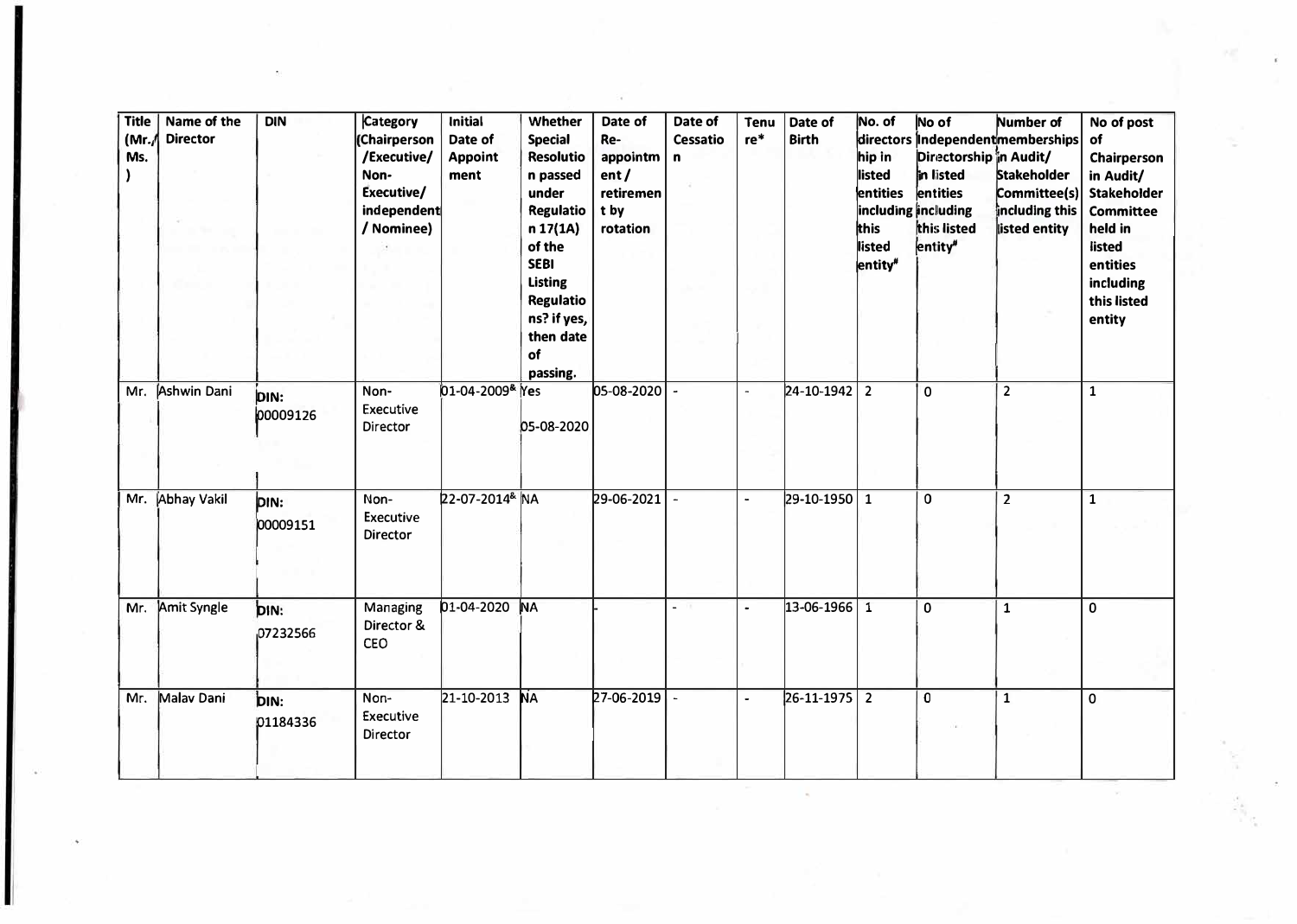| Ms. | Amrita Vakil             | DIN:<br>00170725                                                                                              | Non-<br>Executive<br>Director                    | 14-05-2014    | <b>NA</b>         | 05-08-2020         |        |                           | $04 - 08 - 1980$ 2 |                | 0                       | $\mathbf 1$    | $\mathsf{O}$   |
|-----|--------------------------|---------------------------------------------------------------------------------------------------------------|--------------------------------------------------|---------------|-------------------|--------------------|--------|---------------------------|--------------------|----------------|-------------------------|----------------|----------------|
| Mr. | Jigish Choksi            | DIN:<br><b>08093304</b>                                                                                       | Non-<br>Executive<br>Director                    | 01-04-2019    | <b>NA</b>         | $29 - 06 - 2021$ - |        | $\sim$                    | $11 - 12 - 1980$   | $\mathbf{1}$   | 0                       | $\overline{1}$ | $\mathbf 0$    |
|     | Mr. S. Sivaram           | <b>DIN: 00009900</b>                                                                                          | Non-<br>Executive-<br>Independent<br>Director    | 07-04-2001    | <b>NA</b>         | 01-04-2019 B0-09-  | 2021%  | $\overline{87}$<br>months | $04 - 11 - 1946$ 5 |                | 5                       | $\overline{2}$ | $\overline{2}$ |
| Mr. | M. K. Sharma             | DIN: 00327684                                                                                                 | Non-<br>Executive-<br>Independent<br>Director    | 25-10-2012    | <b>NA</b>         | $01-04-2019$ -     |        | $\overline{87}$<br>months | $04 - 05 - 1947$   | $\overline{4}$ | $\overline{\mathbf{3}}$ | $6\phantom{1}$ | 3              |
|     | Mrs. Vibha Paul<br>Rishi | DIN: 05180796                                                                                                 | Non-<br>Executive -<br>Independent<br>Director   | 14-05-2014 NA |                   | $01 - 04 - 2019$   |        | $\overline{87}$<br>months | $19-06-1960$ 4     |                | $\overline{4}$          | $\overline{5}$ | $\mathbf{1}$   |
| Mr. | R Seshasayee             | <b>DIN: 00047985</b>                                                                                          | Non-<br>Executive -<br>independent<br>Director   | 23-01-2017    | Yes<br>29-06-2021 | 27-06-2017         | $\sim$ | 56<br>months              | $01-06-1948$ 1     |                | $\mathbf{1}$            | 3              | $\mathbf{1}$   |
| Mr. | Suresh<br>Narayanan      | DIN: 07246738                                                                                                 | Non-<br>Executive -<br>Independent<br>Director   | 01-04-2019    | <b>NA</b>         | $01 - 04 - 2019$   |        | 30<br>months              | $19-03-1960$ 2     |                | $\mathbf{1}$            | $\Omega$       | $\mathbf 0$    |
|     | Mrs. Pallavi Shroff      | DIN: 00013580                                                                                                 | Non-<br>Executive $-$<br>Independent<br>Director | 01-04-2019    | <b>NA</b>         | $01 - 04 - 2019$   |        | 30<br>months              | $22 - 04 - 1956$ 4 |                | $\overline{4}$          | $\overline{2}$ | $\mathsf{O}$   |
|     |                          | Whether Regular chairperson appointed: Yes<br>Whether Chairperson is related to Managing Director or CEO : No |                                                  |               |                   |                    |        |                           |                    |                |                         |                |                |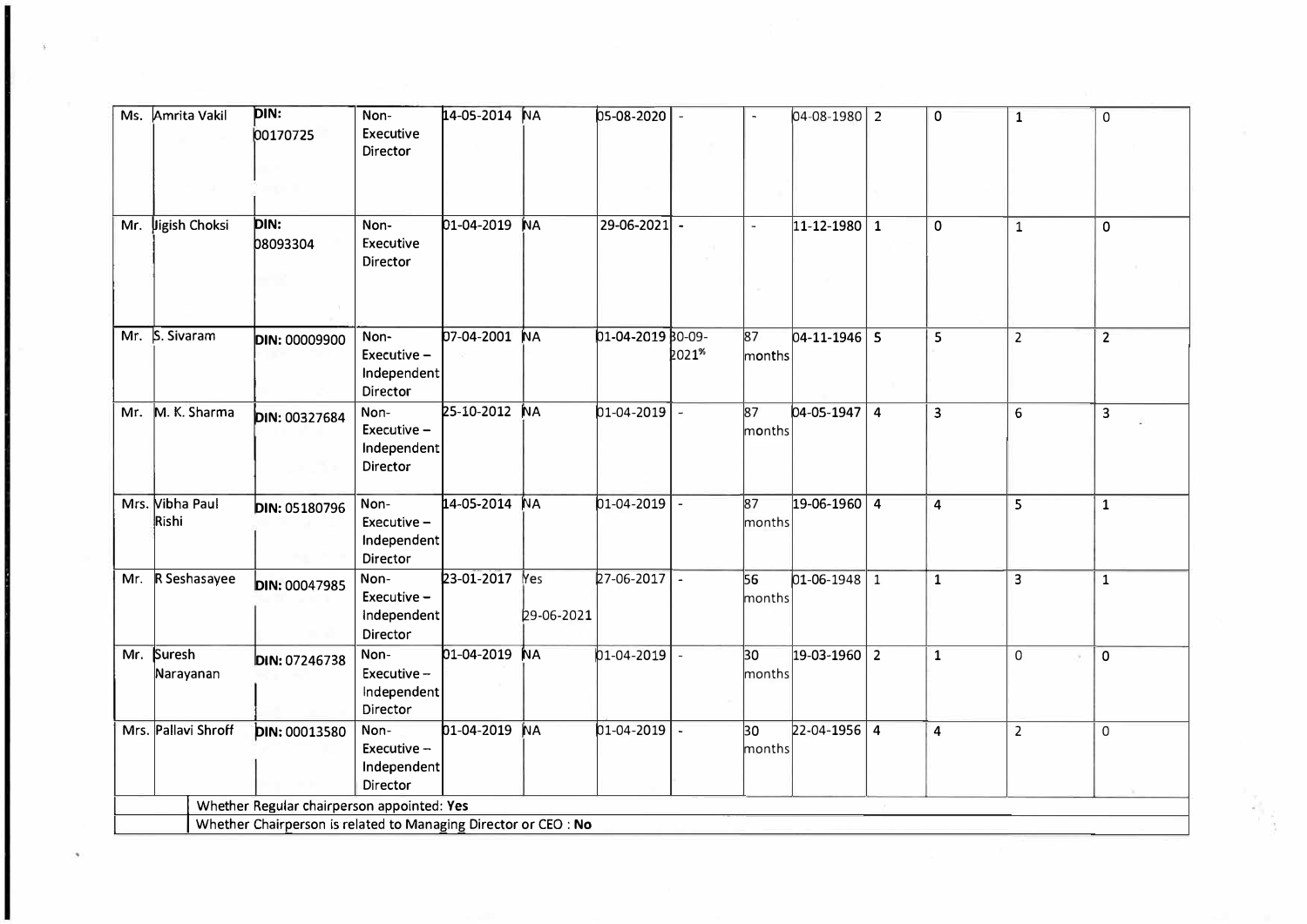Mr. Manish Choksi is the Vice-Chairman of the Company. Mr. Amit Syngle is the Managing Director & CEO of the Company.

<sup>%</sup>Dr. S. Sivaram has ceased to be an Independent Director of the Company, with effect from close of business hours on 30<sup>th</sup> September, 2021 upon completion of his tenure as an Independent Director in terms of Section 149(11) of the Companies Act, 2013.

<sup>&</sup> Date of appointment in the current designation is considered.

\*Tenure is the total period for which Independent Directors have been serving on the Board of the Company from the year of their appointment after the year 2014, in accordance with the provisions of Companies Act, 2013.

"The number of Directorships are based on the disclosures received by the Company from the Directors from time to time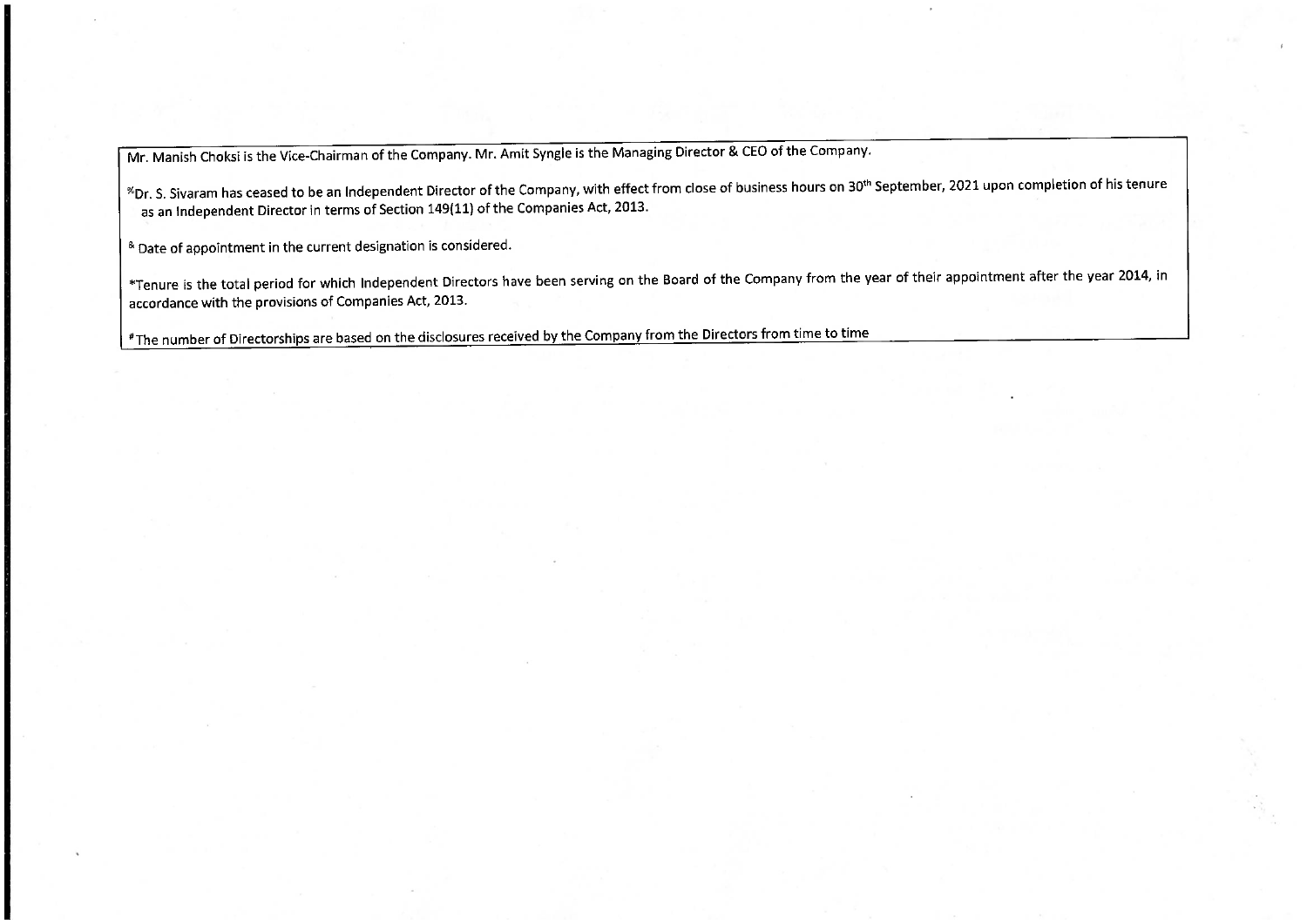| II. Composition of Committees |                                                    |                                 |                                                                        |                                                                                              |                          |  |  |  |  |
|-------------------------------|----------------------------------------------------|---------------------------------|------------------------------------------------------------------------|----------------------------------------------------------------------------------------------|--------------------------|--|--|--|--|
| <b>Name of Committee</b>      | <b>Whether Regular</b><br>chairperson<br>appointed | Name of<br>Committee<br>members | Category (Chairperson/Executive/Non-<br>Executive/independent/Nominee) | <b>Date of Appointment</b>                                                                   | <b>Date of Cessation</b> |  |  |  |  |
| <b>Audit Committee</b>        | Yes                                                | Mr. M. K.<br>Sharma             | Chairperson - Non-Executive<br>Independent Director                    | March 28, 2013<br>(appointed as member)<br>January 23, 2017<br>(appointed as<br>Chairperson) | $\overline{\phantom{a}}$ |  |  |  |  |
|                               |                                                    | Mr. R<br>Seshasayee             | Non-Executive-Independent Director                                     | January 23, 2017                                                                             | $\sim$                   |  |  |  |  |
|                               |                                                    | Mr. Abhay Vakil                 | <b>Non-Executive Director</b>                                          | October 22, 2014                                                                             | $\sim$                   |  |  |  |  |
|                               |                                                    | Mr. Deepak<br>Satwalekar        | Non-Executive-Independent Director                                     | September 7, 2020                                                                            |                          |  |  |  |  |
| Nomination &<br>Remuneration  | Yes                                                | Mr. Suresh<br>Narayanan         | Chairperson-Non-Executive-<br>Independent Director                     | September 7, 2020                                                                            |                          |  |  |  |  |
| Committee                     |                                                    | Mr. Manish<br>Choksi            | Non-Executive Director                                                 | April 1, 2019                                                                                | $\overline{a}$           |  |  |  |  |
|                               |                                                    | Mr. M.K. Sharma                 | Non-Executive-Independent Director                                     | April 24, 2014                                                                               |                          |  |  |  |  |
|                               |                                                    |                                 |                                                                        |                                                                                              |                          |  |  |  |  |
| Stakeholders<br>Relationship  | Yes                                                | Mr. R.<br>Seshasayee            | Chairperson - Non-Executive-<br>Independent Director                   | April 1, 2019                                                                                | ۰                        |  |  |  |  |
| Committee                     |                                                    | Mr. Amit Syngle                 | Managing Director & CEO                                                | April 1, 2020                                                                                | $\overline{\phantom{a}}$ |  |  |  |  |
|                               |                                                    | Mr. Jigish Choksi               | Non-Executive Director                                                 | April 1, 2019                                                                                | $\overline{a}$           |  |  |  |  |
|                               |                                                    | Ms. Amrita Vakil                | Non-Executive Director                                                 | October 22, 2014                                                                             | $\tilde{\phantom{a}}$    |  |  |  |  |
|                               |                                                    |                                 |                                                                        |                                                                                              |                          |  |  |  |  |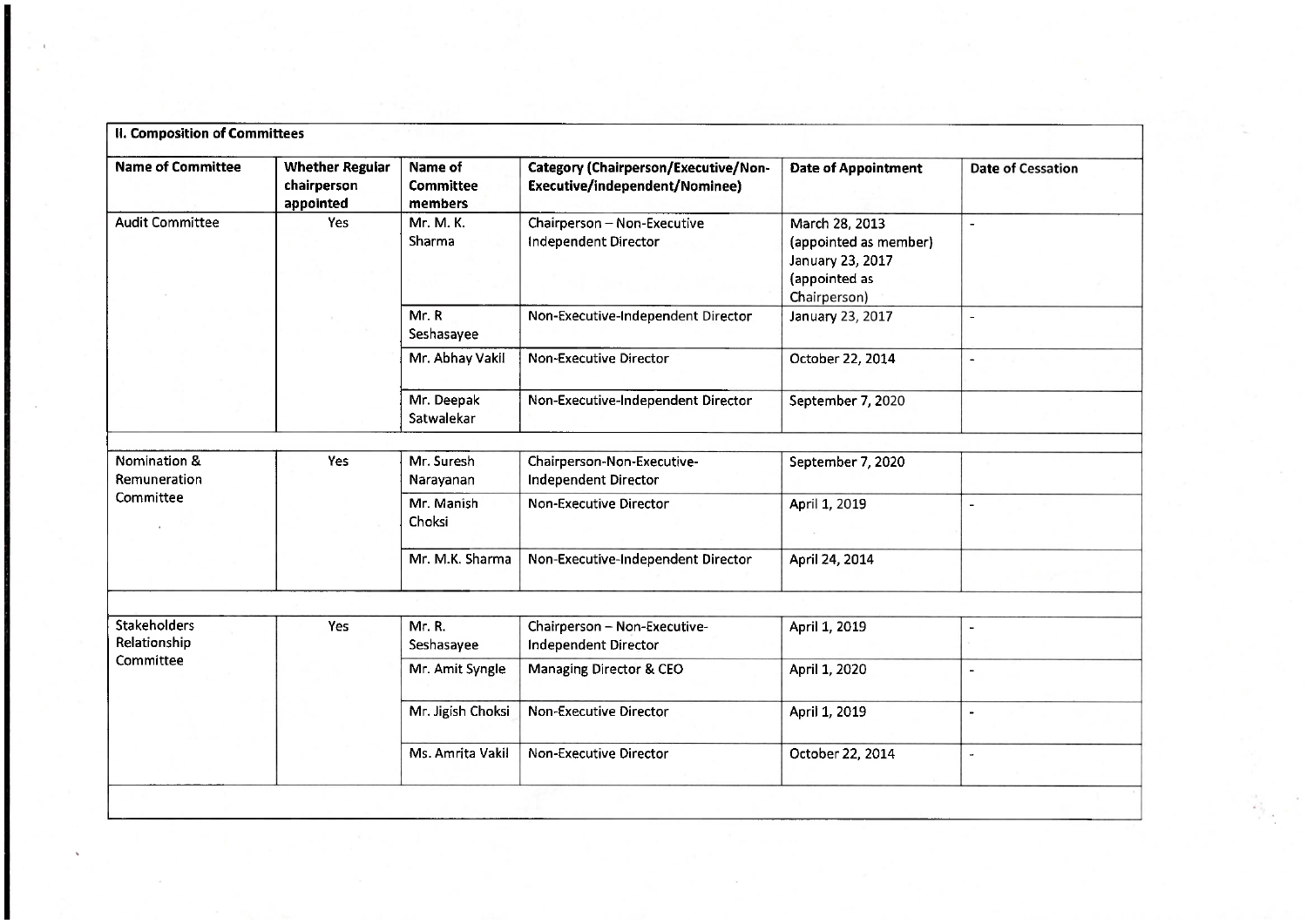|                                     |     |                          |                                        |                                                                                             | September 30, 2021       |
|-------------------------------------|-----|--------------------------|----------------------------------------|---------------------------------------------------------------------------------------------|--------------------------|
| <b>Risk Management</b><br>Committee | Yes | Dr. S. Sivaram           | Chairperson - Independent Director     | October 22, 2014<br>(appointed as member)<br>April 1, 2019<br>(appointed as<br>Chairperson) |                          |
|                                     |     | Mrs. Pallavi<br>Shroff   | Non-Executive-Independent Director     | April 1, 2019                                                                               | ÷                        |
|                                     |     | Mr. Amit Syngle          | Managing Director & CEO                | October 22, 2014                                                                            | $\overline{\phantom{a}}$ |
|                                     |     | Mrs. Vibha Paul<br>Rishi | Non-Executive-Independent Director     | September 7, 2020                                                                           | $\frac{1}{2}$            |
|                                     |     | Mr. P Sriram             | <b>Chief Internal Auditor</b>          | January 22, 2020                                                                            | $\ddot{\phantom{1}}$     |
|                                     |     |                          |                                        |                                                                                             |                          |
| Corporate Social<br>Responsibility  | Yes | Mr. Malav Dani           | Chairperson - Non - Executive Director | January 20, 2014                                                                            |                          |
| Committee                           |     | Mrs. Vibha Paul<br>Rishi | Non-Executive-Independent Director     | May 18, 2015                                                                                | $\blacksquare$           |
|                                     |     | Ms. Amrita Vakil         | <b>Non-Executive Director</b>          | April 1, 2019                                                                               | $\blacksquare$           |
|                                     |     | Mr. Amit Syngle          | Managing Director & CEO                | April 1, 2020                                                                               |                          |
|                                     |     | Mr. Deepak<br>Satwalekar | Non-Executive-Independent Director     | September 7, 2020                                                                           | $\overline{\phantom{a}}$ |
|                                     |     |                          |                                        |                                                                                             |                          |
| <b>Shareholders Committee</b>       | Yes | Mr. Abhay Vakil          | Chairperson - Non-Executive Director   | October 22, 2014                                                                            | $\overline{\phantom{a}}$ |
|                                     |     | Mr. Ashwin Dani          | <b>Non-Executive Director</b>          | October 25, 2012                                                                            | $\blacksquare$           |
|                                     |     | Mr. Manish<br>Choksi     | Non-Executive Director                 | April 1, 2019                                                                               | $\overline{\phantom{a}}$ |
|                                     |     | Mr. Amit Syngle          | Managing Director & CEO                | April 1, 2020                                                                               | $\overline{\phantom{a}}$ |
|                                     |     | Mr. RJ<br>Jeyamurugan    | CFO & Company Secretary                | November 27, 2019                                                                           | $\overline{\phantom{a}}$ |
|                                     |     |                          |                                        |                                                                                             |                          |
| Investment Committee*               | Yes | Mr. R<br>Seshasayee      | Chairperson - Independent Director     | September 7, 2020                                                                           |                          |
|                                     |     | Mr. Deepak               | Non-Executive-Independent Director     | September 7, 2020                                                                           | $\blacksquare$           |
|                                     |     |                          |                                        |                                                                                             |                          |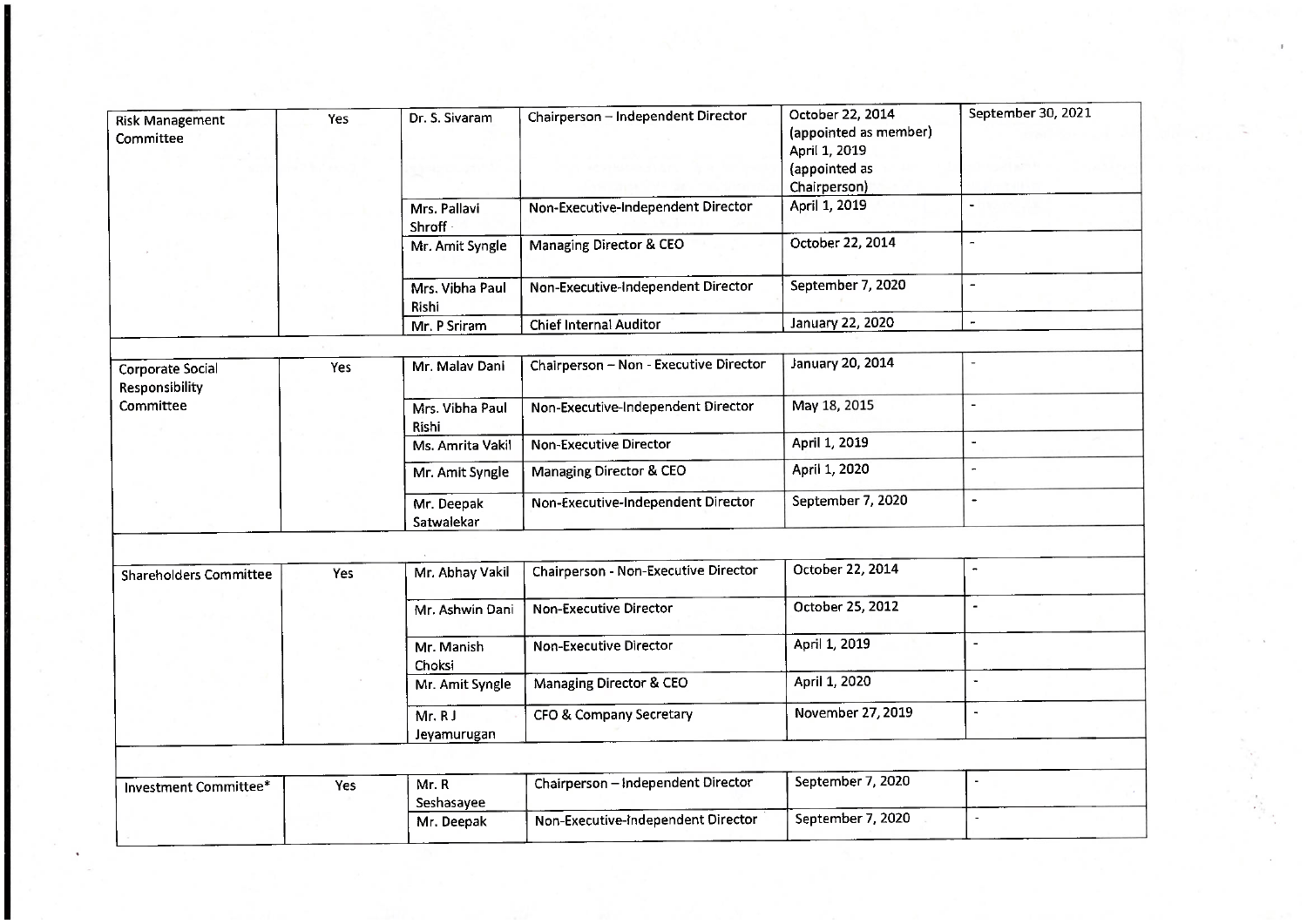|                                                                                             |                                                                                 | Satwalekar                                |                                                    |                                                                                                    |                                                                             |
|---------------------------------------------------------------------------------------------|---------------------------------------------------------------------------------|-------------------------------------------|----------------------------------------------------|----------------------------------------------------------------------------------------------------|-----------------------------------------------------------------------------|
|                                                                                             |                                                                                 | Mr. Suresh<br>Narayanan                   | Non-Executive-Independent Director                 | September 7, 2020                                                                                  | L                                                                           |
|                                                                                             |                                                                                 | Mr. Manish<br>Choksi                      | <b>Non-Executive Director</b>                      | September 7, 2020                                                                                  | $\blacksquare$                                                              |
|                                                                                             |                                                                                 | Mr. Abhay Vakil                           | Non-Executive Director                             | September 7, 2020                                                                                  | $\overline{\phantom{a}}$                                                    |
|                                                                                             |                                                                                 | Mr. Malav Dani                            | <b>Non-Executive Director</b>                      | September 7, 2020                                                                                  | $\overline{a}$                                                              |
|                                                                                             |                                                                                 | Mr. Amit Syngle                           | Managing Director & CEO                            | September 7, 2020                                                                                  | $\overline{a}$                                                              |
|                                                                                             |                                                                                 |                                           |                                                    |                                                                                                    |                                                                             |
| II. Meeting of Board of Directors                                                           |                                                                                 |                                           |                                                    |                                                                                                    |                                                                             |
| Date(s) of Meeting (if<br>any) in the previous<br>quarter                                   | Date(s) of<br>Meeting (if any)<br>in the relevant                               | Whether<br>requirement of<br>Quorum met*  | Number of Directors present*                       | <b>Number of independent</b><br>directors present*                                                 | Maximum gap between<br>any<br>two consecutive meetings                      |
|                                                                                             | quarter                                                                         | Yes / No                                  |                                                    |                                                                                                    | (in number of days)                                                         |
| 12 <sup>th</sup> May, 2021                                                                  |                                                                                 | <b>Yes</b>                                | 14                                                 | $\overline{7}$                                                                                     | <b>NA</b>                                                                   |
| 22 <sup>nd</sup> June, 2021                                                                 |                                                                                 | <b>Yes</b>                                | 13                                                 | 6                                                                                                  | 40                                                                          |
|                                                                                             | 20th July, 2021                                                                 | <b>Yes</b>                                | 14                                                 | $\overline{7}$                                                                                     | 27                                                                          |
|                                                                                             |                                                                                 |                                           |                                                    |                                                                                                    |                                                                             |
| IV. Meetings of Committees                                                                  |                                                                                 |                                           |                                                    |                                                                                                    |                                                                             |
| Date(s) of meeting of                                                                       | Whether                                                                         | Number of                                 | Number of independent directors                    | Date(s) of meeting of the                                                                          | Maximum gap between                                                         |
| the Audit committee in                                                                      | requirement of                                                                  | <b>Directors</b>                          | present*                                           | Audit committee in the                                                                             | any two consecutive                                                         |
| the relevant quarter                                                                        | Quorum met                                                                      | present*                                  |                                                    | previous quarter                                                                                   | meetings in number of                                                       |
|                                                                                             | (details)*                                                                      |                                           |                                                    |                                                                                                    | days                                                                        |
|                                                                                             | Yes / No                                                                        |                                           |                                                    |                                                                                                    |                                                                             |
|                                                                                             | <b>Yes</b>                                                                      | 4                                         | 3                                                  | 11 <sup>th</sup> May, 2021                                                                         | <b>NA</b>                                                                   |
|                                                                                             | Yes                                                                             | $\overline{\mathbf{4}}$                   | 3                                                  | 12th May, 2021                                                                                     | <b>NA</b>                                                                   |
| 19th July, 2021                                                                             | Yes                                                                             | $\overline{\mathbf{4}}$                   | $\overline{3}$                                     |                                                                                                    | 67                                                                          |
| 20th July, 2021                                                                             | Yes                                                                             | $\overline{4}$                            | 3                                                  |                                                                                                    | $\mathbf 0$                                                                 |
|                                                                                             |                                                                                 |                                           |                                                    |                                                                                                    |                                                                             |
| Date(s) of meeting of<br>the Risk Management<br><b>Committee in the</b><br>relevant quarter | <b>Whether</b><br>requirement of<br><b>Quorum met</b><br>(details)*<br>Yes / No | Number of<br><b>Directors</b><br>present* | <b>Number of independent directors</b><br>present* | Date(s) of meeting of the<br><b>Risk Management</b><br><b>Committee in the</b><br>previous quarter | Maximum gap between<br>any two consecutive<br>meetings in number of<br>days |
| 2nd July, 2021                                                                              | Yes.                                                                            | 5                                         | $\overline{3}$                                     | $\blacksquare$                                                                                     | <b>NA</b>                                                                   |
|                                                                                             |                                                                                 |                                           |                                                    |                                                                                                    |                                                                             |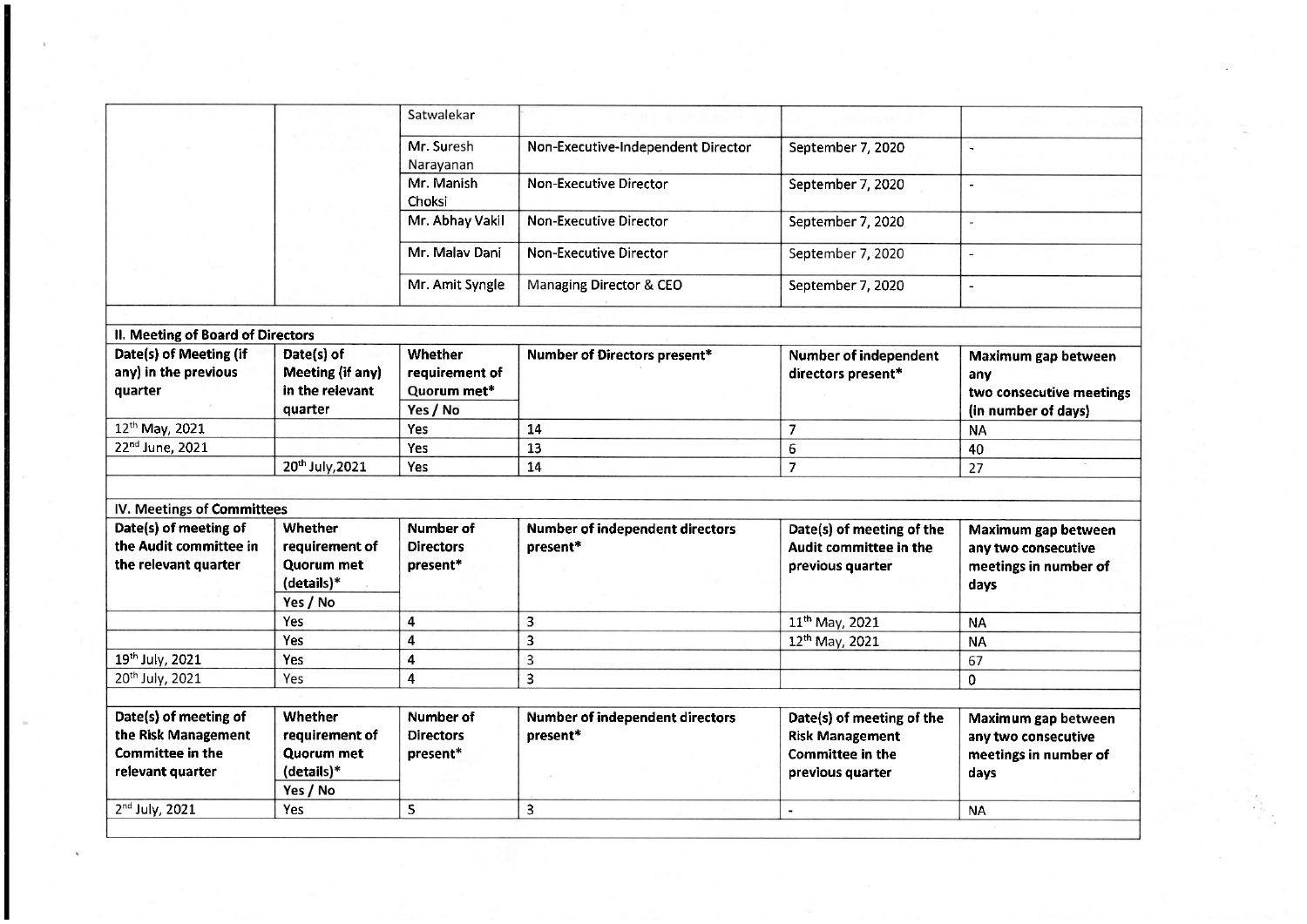| Date(s) of meeting of the<br>8.<br><b>Nomination</b><br>Remuneration<br>the<br>in<br><b>Committee</b><br>relevant quarter                                       | Whether<br>requirement of<br><b>Ouorum</b> met<br>(details)*<br>Yes/No | <b>Number of</b><br><b>Directors</b><br>present* |                | <b>Number of independent directors</b><br>present*                              |                                                       | Date(s) of meeting of the<br><b>Nomination &amp;</b><br><b>Remuneration Committee</b><br>in the previous quarter |                                                                                                                | Maximum gap between<br>any two consecutive<br>meetings in number of<br>days |                                                                                |
|-----------------------------------------------------------------------------------------------------------------------------------------------------------------|------------------------------------------------------------------------|--------------------------------------------------|----------------|---------------------------------------------------------------------------------|-------------------------------------------------------|------------------------------------------------------------------------------------------------------------------|----------------------------------------------------------------------------------------------------------------|-----------------------------------------------------------------------------|--------------------------------------------------------------------------------|
|                                                                                                                                                                 |                                                                        | 3                                                |                | $\overline{2}$                                                                  |                                                       | 27th April, 2021                                                                                                 |                                                                                                                | <b>NA</b>                                                                   |                                                                                |
|                                                                                                                                                                 | Yes                                                                    | 3                                                |                | $\overline{2}$                                                                  |                                                       | 10 <sup>th</sup> May, 2021                                                                                       |                                                                                                                | <b>NA</b>                                                                   |                                                                                |
|                                                                                                                                                                 | Yes                                                                    | 3                                                |                | $\overline{2}$                                                                  |                                                       | 18 <sup>th</sup> June, 2021                                                                                      |                                                                                                                | <b>NA</b>                                                                   |                                                                                |
|                                                                                                                                                                 | Yes                                                                    |                                                  |                |                                                                                 |                                                       |                                                                                                                  |                                                                                                                |                                                                             |                                                                                |
| Date(s) of meeting of<br>the Stakeholder<br><b>Relationship Committee</b><br>in the relevant quarter                                                            | Whether requirement of<br>Quorum met (details)*<br>Yes/No              |                                                  |                | Number of<br>Number of Directors present *<br>independent<br>directors present* |                                                       | Date(s) of meeting of<br>the Stakeholder<br><b>Relationship Committee</b><br>in the previous quarter             |                                                                                                                |                                                                             | Maximum gap<br>between any two<br>consecutive<br>meetings in<br>number of days |
|                                                                                                                                                                 |                                                                        |                                                  | ۰.             |                                                                                 | $\blacksquare$                                        |                                                                                                                  | $\overline{a}$                                                                                                 |                                                                             | <b>NA</b>                                                                      |
|                                                                                                                                                                 |                                                                        |                                                  |                |                                                                                 |                                                       |                                                                                                                  |                                                                                                                |                                                                             |                                                                                |
| Date(s) of meeting of<br>the Corporate Social<br><b>Responsibility</b><br>Committee in the<br>relevant quarter                                                  | Whether requirement of<br>Quorum met (details)*<br>Yes/No              |                                                  |                | <b>Number of Directors present *</b>                                            | Number of<br>independent<br>directors present*        |                                                                                                                  | Date(s) of meeting of<br>the Corporate Social<br><b>Responsibility</b><br>Committee in the<br>previous quarter |                                                                             | Maximum gap<br>between any two<br>consecutive<br>meetings in<br>number of days |
| 16 <sup>th</sup> July, 2021                                                                                                                                     | Yes                                                                    |                                                  | 5              |                                                                                 | $\overline{2}$                                        |                                                                                                                  |                                                                                                                |                                                                             | <b>NA</b>                                                                      |
|                                                                                                                                                                 |                                                                        |                                                  |                |                                                                                 |                                                       |                                                                                                                  |                                                                                                                |                                                                             |                                                                                |
| Date(s) of meeting of<br>the Investment<br>Committee in the<br>relevant quarter                                                                                 | Whether requirement of<br>Quorum met (details)*<br>Yes/No              |                                                  |                | Number of Directors present*                                                    | <b>Number of</b><br>independent<br>directors present* |                                                                                                                  | Date(s) of meeting of<br>the Investment<br><b>Committee in the</b><br>previous quarter                         |                                                                             | Maximum gap<br>between any two<br>consecutive<br>meetings in<br>number of days |
|                                                                                                                                                                 | Yes                                                                    |                                                  | 6              |                                                                                 | $\overline{2}$                                        |                                                                                                                  |                                                                                                                |                                                                             | <b>NA</b>                                                                      |
| 9 <sup>th</sup> August, 2021<br>14th September, 2021                                                                                                            | Yes                                                                    |                                                  | $\overline{7}$ |                                                                                 | 3                                                     |                                                                                                                  | $\omega$                                                                                                       |                                                                             | 35                                                                             |
| *to be filled in only for the current quarter meetings<br><b>V. Related Party Transactions</b><br>Subject<br>Whether prior approval of audit committee obtained |                                                                        |                                                  |                | Compliance status (Yes/No/NA)<br>Yes                                            |                                                       |                                                                                                                  |                                                                                                                |                                                                             |                                                                                |
| Whether shareholder approval obtained for material RPT                                                                                                          |                                                                        |                                                  |                | <b>NA</b>                                                                       |                                                       |                                                                                                                  |                                                                                                                |                                                                             |                                                                                |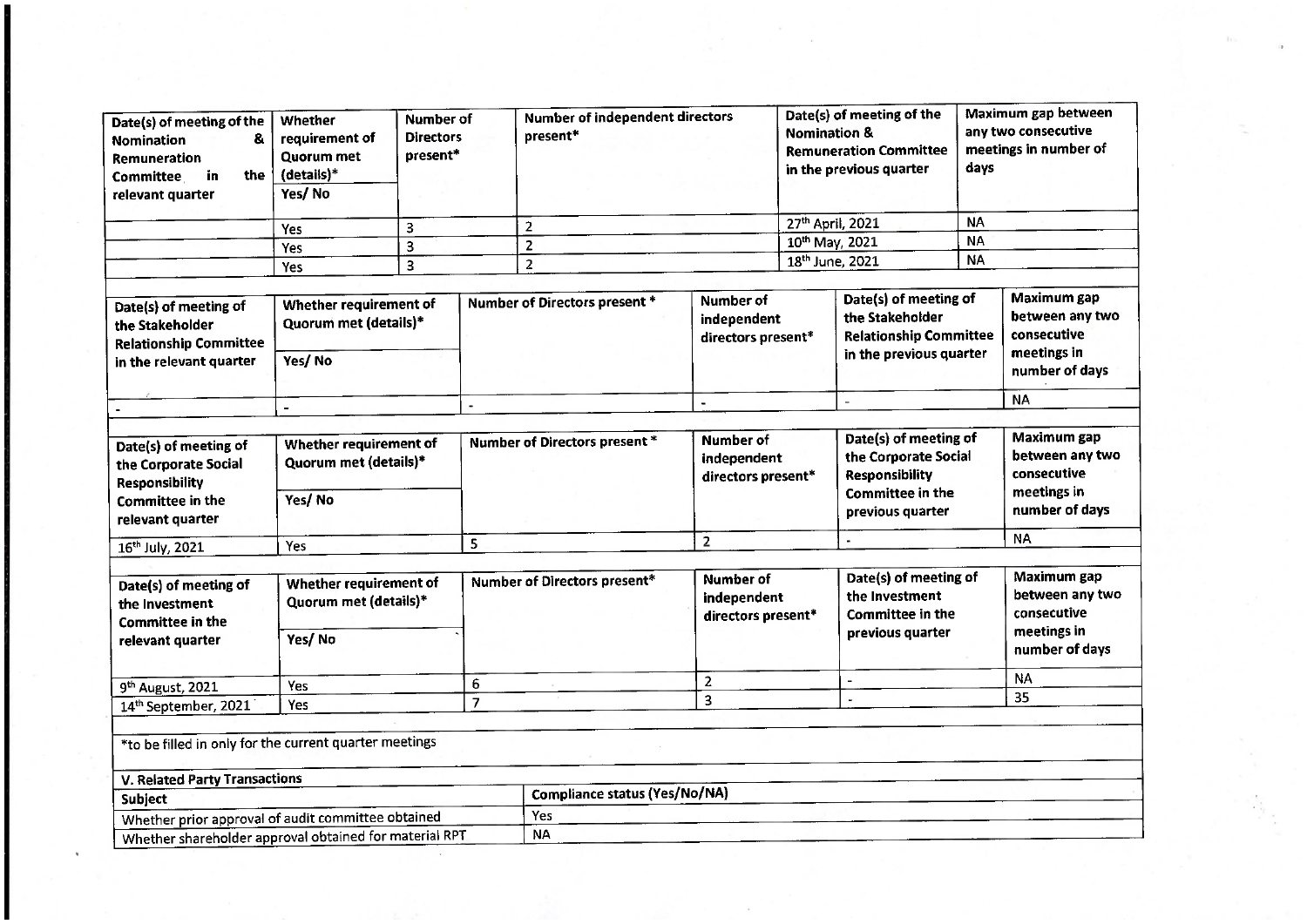|                                                           |                                                   | Satwalekar                               |                                                    |                                                     |                                                        |
|-----------------------------------------------------------|---------------------------------------------------|------------------------------------------|----------------------------------------------------|-----------------------------------------------------|--------------------------------------------------------|
|                                                           |                                                   | Mr. Suresh<br>Narayanan                  | Non-Executive-Independent Director                 | September 7, 2020                                   | u.                                                     |
|                                                           |                                                   | Mr. Manish<br>Choksi                     | <b>Non-Executive Director</b>                      | September 7, 2020                                   | $\overline{\phantom{a}}$                               |
|                                                           |                                                   | Mr. Abhay Vakil                          | <b>Non-Executive Director</b>                      | September 7, 2020                                   | $\overline{a}$                                         |
|                                                           |                                                   | Mr. Malav Dani                           | Non-Executive Director                             | September 7, 2020                                   | L.                                                     |
|                                                           |                                                   | Mr. Amit Syngle                          | Managing Director & CEO                            | September 7, 2020                                   | $\overline{a}$                                         |
|                                                           |                                                   |                                          |                                                    |                                                     |                                                        |
| II. Meeting of Board of Directors                         |                                                   |                                          |                                                    |                                                     |                                                        |
| Date(s) of Meeting (if<br>any) in the previous<br>quarter | Date(s) of<br>Meeting (if any)<br>in the relevant | Whether<br>requirement of<br>Quorum met* | Number of Directors present*                       | <b>Number of independent</b><br>directors present*  | Maximum gap between<br>any<br>two consecutive meetings |
|                                                           | quarter                                           | Yes / No                                 |                                                    |                                                     | (in number of days)                                    |
| 12th May, 2021                                            |                                                   | Yes                                      | 14                                                 | $\overline{7}$                                      | <b>NA</b>                                              |
| 22 <sup>nd</sup> June, 2021                               |                                                   | Yes                                      | 13                                                 | 6                                                   | 40                                                     |
|                                                           | 20th July, 2021                                   | Yes                                      | 14                                                 | $\overline{7}$                                      | 27                                                     |
|                                                           |                                                   |                                          |                                                    |                                                     |                                                        |
| IV. Meetings of Committees                                |                                                   |                                          |                                                    |                                                     |                                                        |
| Date(s) of meeting of                                     | <b>Whether</b>                                    | Number of                                | Number of independent directors                    | Date(s) of meeting of the                           | Maximum gap between                                    |
| the Audit committee in                                    | requirement of                                    | <b>Directors</b>                         | present*                                           | Audit committee in the                              | any two consecutive                                    |
| the relevant quarter                                      | Quorum met                                        | present*                                 |                                                    | previous quarter                                    | meetings in number of                                  |
|                                                           | (details)*                                        |                                          |                                                    |                                                     | days                                                   |
|                                                           | Yes / No                                          |                                          |                                                    |                                                     |                                                        |
|                                                           | <b>Yes</b>                                        | 4                                        | 3                                                  | 11 <sup>th</sup> May, 2021                          | <b>NA</b>                                              |
|                                                           | Yes                                               | 4                                        | 3                                                  | 12th May, 2021                                      | <b>NA</b>                                              |
| 19th July, 2021                                           | Yes                                               | 4                                        | 3                                                  |                                                     | 67                                                     |
| 20th July, 2021                                           | Yes                                               | 4                                        | 3                                                  |                                                     | 0                                                      |
|                                                           |                                                   |                                          |                                                    |                                                     |                                                        |
| Date(s) of meeting of<br>the Risk Management              | Whether<br>requirement of                         | Number of<br><b>Directors</b>            | <b>Number of independent directors</b><br>present* | Date(s) of meeting of the<br><b>Risk Management</b> | Maximum gap between<br>any two consecutive             |
| <b>Committee in the</b>                                   | Quorum met                                        | present*                                 |                                                    | <b>Committee in the</b>                             | meetings in number of                                  |
| relevant quarter                                          | (details)*                                        |                                          |                                                    | previous quarter                                    | days                                                   |
|                                                           | Yes / No                                          |                                          |                                                    |                                                     |                                                        |
| 2nd July, 2021                                            | Yes                                               | 5                                        | 3                                                  | $\overline{\phantom{a}}$                            | <b>NA</b>                                              |
|                                                           |                                                   |                                          |                                                    |                                                     |                                                        |
|                                                           |                                                   |                                          |                                                    |                                                     |                                                        |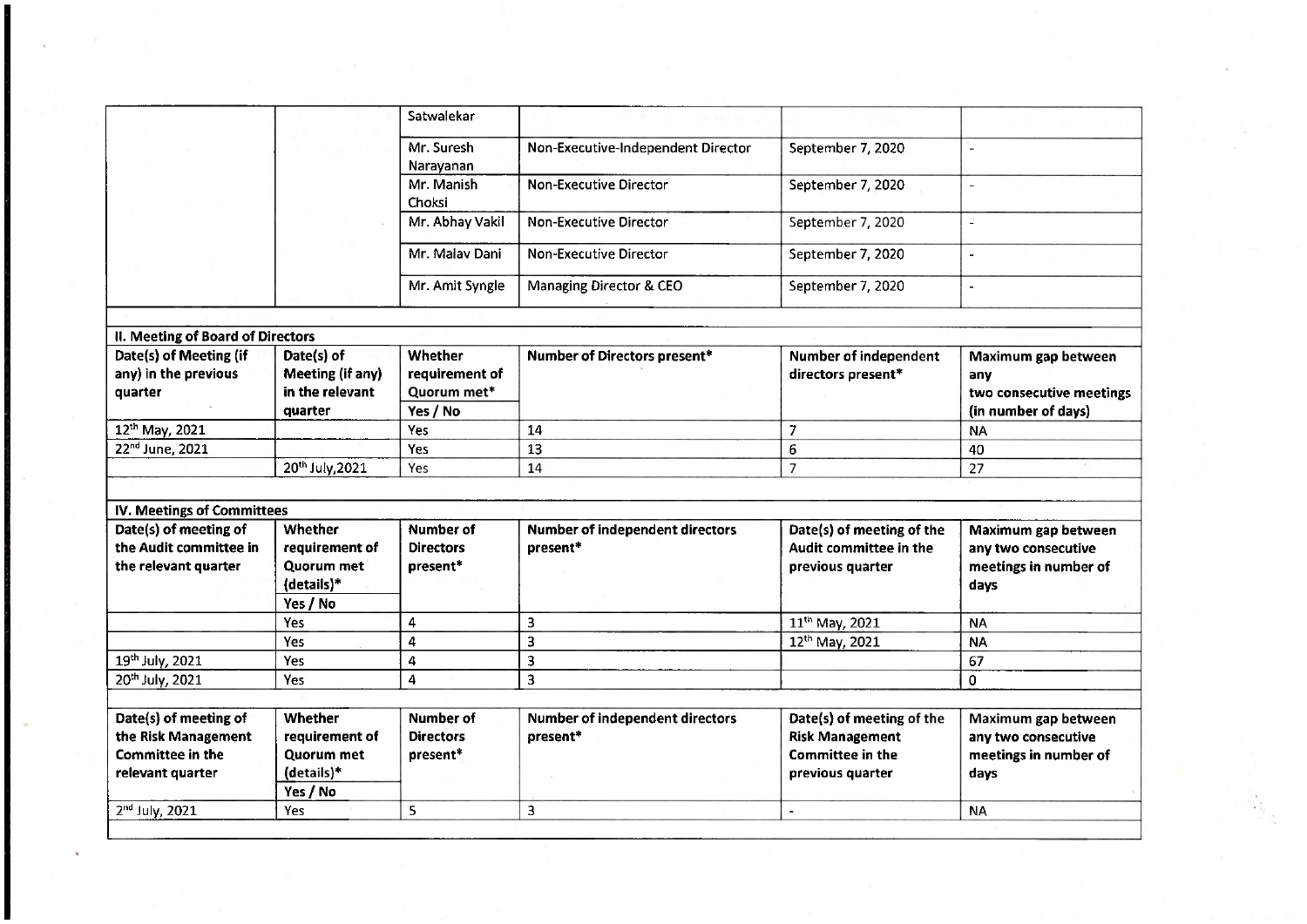| Whether details of RPT entered into pursuant to omnibus<br>approval have been reviewed by the Audit Committee | Yes                                                                                                                                    |
|---------------------------------------------------------------------------------------------------------------|----------------------------------------------------------------------------------------------------------------------------------------|
|                                                                                                               |                                                                                                                                        |
| <b>VI. Affirmations</b>                                                                                       |                                                                                                                                        |
|                                                                                                               | 1. The composition of Board of Directors is in terms of SEBI (Listing Obligations and Disclosure requirements) Regulations, 2015.      |
|                                                                                                               |                                                                                                                                        |
|                                                                                                               | 2. The composition of the following committees is in terms of SEBI (Listing Obligations and Disclosure Requirements) Regulations, 2015 |
| a. Audit Committee                                                                                            |                                                                                                                                        |
| b. Nomination & Remuneration Committee                                                                        |                                                                                                                                        |
|                                                                                                               |                                                                                                                                        |
| c. Stakeholders Relationship Committee                                                                        |                                                                                                                                        |
| d. Risk management committee                                                                                  |                                                                                                                                        |
|                                                                                                               |                                                                                                                                        |

3. The committee members have been made aware of their powers, role and responsibilities as specified in SEBI (Listing obligations and disclosure requirements) Regulations, 2015.

4. The meetings of the board of directors and the above committees have been conducted in the manner as specified in SEBI (Listing Obligations and Disclosure Requirements) Regulations, 2015.

5. This report shall be placed before the Board of Directors of the Company at their forthcoming meeting on 21<sup>st</sup> October, 2021. Further, the Corporate Governance Report for the quarter ended 30<sup>th</sup> June, 2021 was placed before the Board of Directors of the Company at their meeting on 20<sup>th</sup> July, 2021.

| <b>Particulars</b>                                                                                                                                                                      | <b>Regulation Number</b>             | Compliance status (Yes/No/NA) |  |  |
|-----------------------------------------------------------------------------------------------------------------------------------------------------------------------------------------|--------------------------------------|-------------------------------|--|--|
| 1. Copy of the annual report including balance sheet, profit and loss account,<br>directors report, corporate governance report, business responsibility report<br>displayed on website | 46(2)                                | Yes                           |  |  |
| 2. Presence of Chairperson of Audit Committee at the Annual General Meeting                                                                                                             | 18(1)(d)                             | <b>Yes</b>                    |  |  |
| 3. Presence of Chairperson of the Nomination and Remuneration committee at<br>the annual general meeting                                                                                | 19(3)                                | Yes                           |  |  |
| 4. Presence of Chairperson of Stakeholder Relationship Committee at the<br><b>Annual General Meeting</b>                                                                                | 20(3)                                | Yes                           |  |  |
| 5. Whether "Corporate Governance Report" disclosed in Annual report                                                                                                                     | 34(3) read with para c of Schedule V | Yes                           |  |  |

**RJJEYAMURUGAN** CFO, COMPANY SECRETARY & **COMPLIANCE OFFICER**